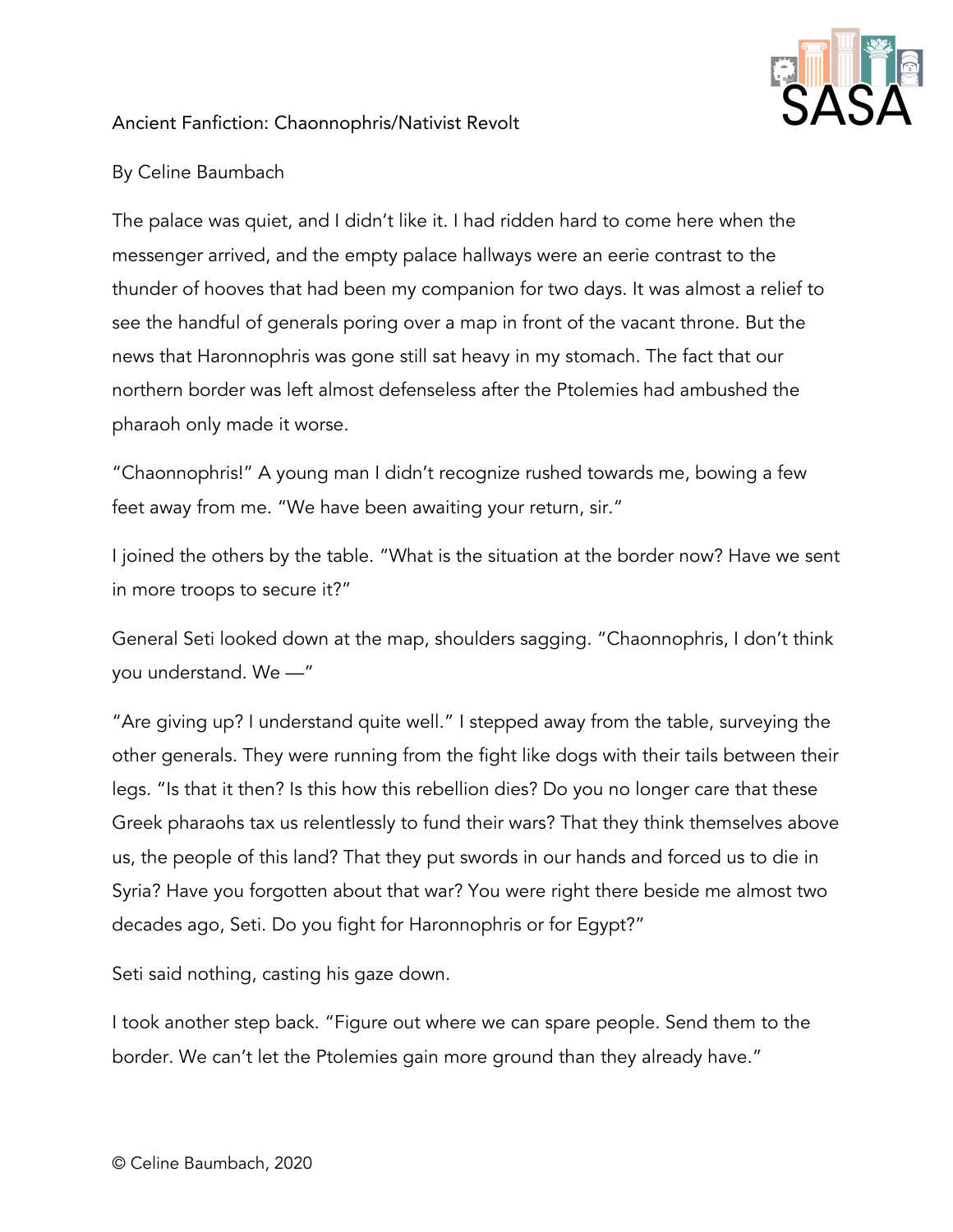

General Nakht stepped forward. "Even if we could amass the necessary number, is no officer left high enough to lead such a contingent."

I looked around the room, at the scared faces of the people I had thought were my equals, the empty throne, and at the map showing the advancing forces of the Ptolemies. "Then I'll ride there right now. I'll lead them myself."

I turned to leave and found myself face to face with the young man again. This time, instead of bowing, he knelt. "Your Excellency," he addressed me.

I swallowed thickly. I had never said anything about becoming pharaoh, but if I returned successful, they would crown me anyway. It didn't matter whether I wanted power or what I had set out to accomplish originally: The revolution would die if no one stepped up as leader. Was I ready? Or was I dooming us all? If Haronnophris had failed, what hope was there for me?

I straightened up. It didn't matter. There was no time for second guessing.

"Just get me the numbers," I said again. "This revolution is far from over."

## Context:

Absolutely nothing is known about the biography of Chaonnophris or his predecessor Haronnophris except that they were the leaders of a nativist revolt against the Ptolemaic dynasty in Egypt around the end of the 200<sup>th</sup> century BCE. Haronnophris came to power towards the end Ptolemy IV's reign, and the revolt stretched for twenty years, mainly under the rule of Ptolemy V. The Rosetta stone, one of the most famous artefacts of Egyptology, stems from that period, issued to proclaim Ptolemy V's supremacy and serving as antirevolutionary propaganda in three different scripts – allowing Egyptologists later to decipher Hieroglyphs by comparing them to the known